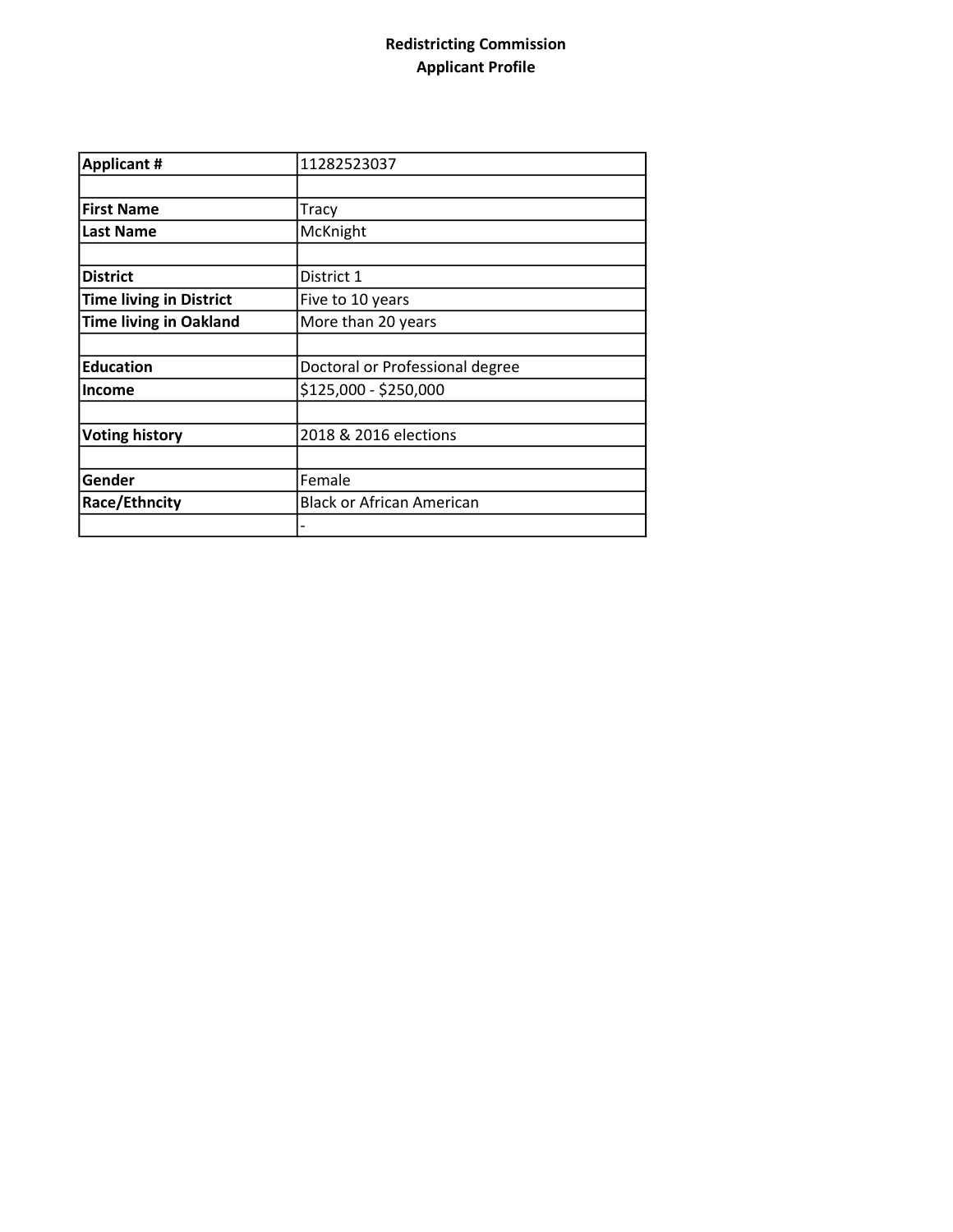## **Supplemental Questionnaire**

Your response to each of the mandatory following questions is limited to no more than 500 words. Please type in the space provided for each question.

\*1. Why do you wish to serve on the Commission and why do you think the work of the Commission is important?

I would like to play a more active role in the service of the City of Oakland, which has been my home since 1991. The decisions that the redistricting commission makes regarding the definition of the City Council and School Board districts impact critical issues for Oakland residents such as education, housing, and business development. The fact that Oakland takes an objective and non-partisan approach to making decisions around how district boundaries are defined is extremely important to me and represents the citizen-forward thinking that makes me proud to call Oakland my home. This approach is one of the best ways to avoid the racial and economic injustice that can arise by districting decisions being influenced by special interest groups or other political factions. Over the 30 years that I have lived in Oakland, I have been a voter, renter, homeowner, godparent of an Oakland public school student, and board member of an Oakland public charter school. I am also a longtime employee of the University of California and currently hold a leadership position at the UC Office of the President in downtown Oakland that requires me to interact with the CA Department of Education, CA Department of Public Health, and the CA State Legislature on a regular basis. I believe my background, experience, and genuine interest fostering social justice in Oakland makes me an ideal candidate for the Redistricting Commission.

\*2. Explain what it means to be impartial and describe your ability to exercise impartiality.

Impartiality means to avoid bias or subjective personal preference in one's decision making. In my 20+ years of professional experience as a scientist and more recently as the director of a funding organization for research on tobacco-related diseases, I have consistently practiced impartiality in my work. Scientific investigation is data-driven, meaning that decisions are made on the information gleaned from the experiments rather than from subjective expectations or assumptions. Similarly, as a funder of research, it is critical that the review and selection of research proposals for funding be performed in a manner that is free from bias and that is based solely on the necessity of the research and the soundness of the research plan. This experience has taught me how to avoid bias in my decision-making from the outset but also how to reflect on my initial thoughts and recognize any unintended bias. These skills were reinforced in the summer of 2019 when I completed a six-part online course on recognizing and avoiding implicit bias in my hiring and management practices.

\*3. The Commissioners will need to work collaboratively in redrawing district boundaries. Provide an example from when you had to set aside your own self-interest to achieve a common goal.

I direct one of four grantmaking programs housed in the Research Grants Program Office (RGPO) of the UC Office of the President. We consistently need to balance the needs of the entire office (RGPO) with the needs of the four individual programs. The four programs share the services of a single operations unit and, as such, adhere to a structured 2-year calendar for our grantmaking activities that require the services of the operations unit. One cycle of grantmaking activities can span 9 – 12 months so insuring that operational resources are available when the programs need them is critical to the success of each program's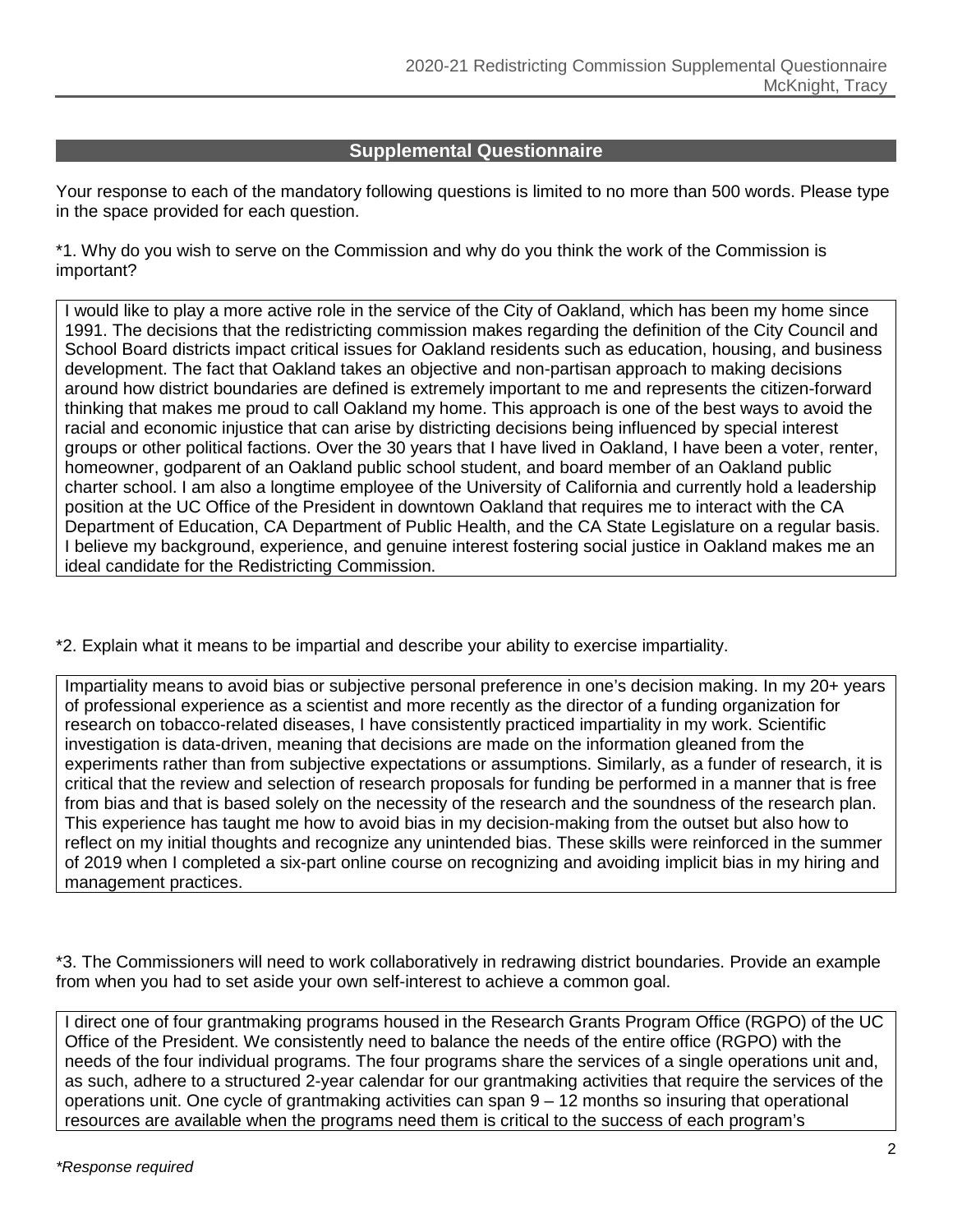grantmaking goals. The development of the 2 year calendar requires negotiation and the relaxing of preferences (and sometimes the needs) of individual programs to arrive at a schedule that effectively – but often not optimally – addresses the needs of the four programs as well as the operations unit.

Another very recent example of these 5 units setting aside program interests for the common good was in the rapid deployment of emergency funding for COVID-19-related research. The five units relaxed many of their administrative policies and contributed funds to develop and release a Request for Applications within 10 days of the state-mandated shelter in place – a process that typically takes 3 - 4 months for a single program. We then had the proposals reviewed and funded within two weeks while maintaining impartiality, which is a dramatically shorter timeline than the typical  $6 - 9$  months for this process. We could not have achieved this by holding tight to the needs of our individual programs.

\*4. All Commissioners must demonstrate an understanding of and appreciation for Oakland's diversity. Describe your knowledge of and appreciation for Oakland's people and places, and how this will enhance your work as a commissioner.

Oakland's diversity is the primary reason I have called Oakland my home since arriving in 1991. I have lived and dwelled in the Adams Point, Maxwell Park, and West Oakland neighborhoods and have relished the unique diversity of each of these neighborhoods. The comfort that Oakland residents of various ethnicities, gender identities, physical capabilities, and life experiences have when interacting with each other is truly remarkable and heartwarming. I have learned a tremendous amount about cultures, ideas, and lifestyles that were foreign to me when I arrived in Oakland and revel in the congeniality I have with my rich mixture of friends.

I do recognize, however, that there remains a strong economic divide among Oakland's residents that has changed very little in 30 years. In fact, the recent influx of new residents that can afford the extremely high cost of renting or owning homes in Oakland has increased that economic divide and, quite frankly, reduced the rich diversity that once characterized Oakland's citizenry. This change is one of the primary motivators for my applying for membership on this Commission. It is my hope to strengthen the voice of longtime Oakland residents and to improve the opportunities for economic development in underserved communities and communities primarily comprised of people of color. District boundaries define the population that becomes the constituents for a given City Council member. Similarly, the boundaries of school districts define the communities that will be the constituencies of School Board members. Therefore, the voice of a community becomes stronger when the critical economic and educational issues are similar among the communities within the respective districts.

\*5. Provide an example from when you faced a complex question or situation. What problem solving skills did you use to solve it?

As a biomedical researcher, I faced complex scientific questions on a regular basis. In my current role as an program director, I face organizational issues that often have complex political underpinnings quite often. In both situations, I pull upon my training to research the issue as much as possible and look for successful models for potential solutions. Although my initial research often begins with reputable websites (eg federal institutions, reputable organization, academic resources), I also seek the advice of individuals with expertise in the given area.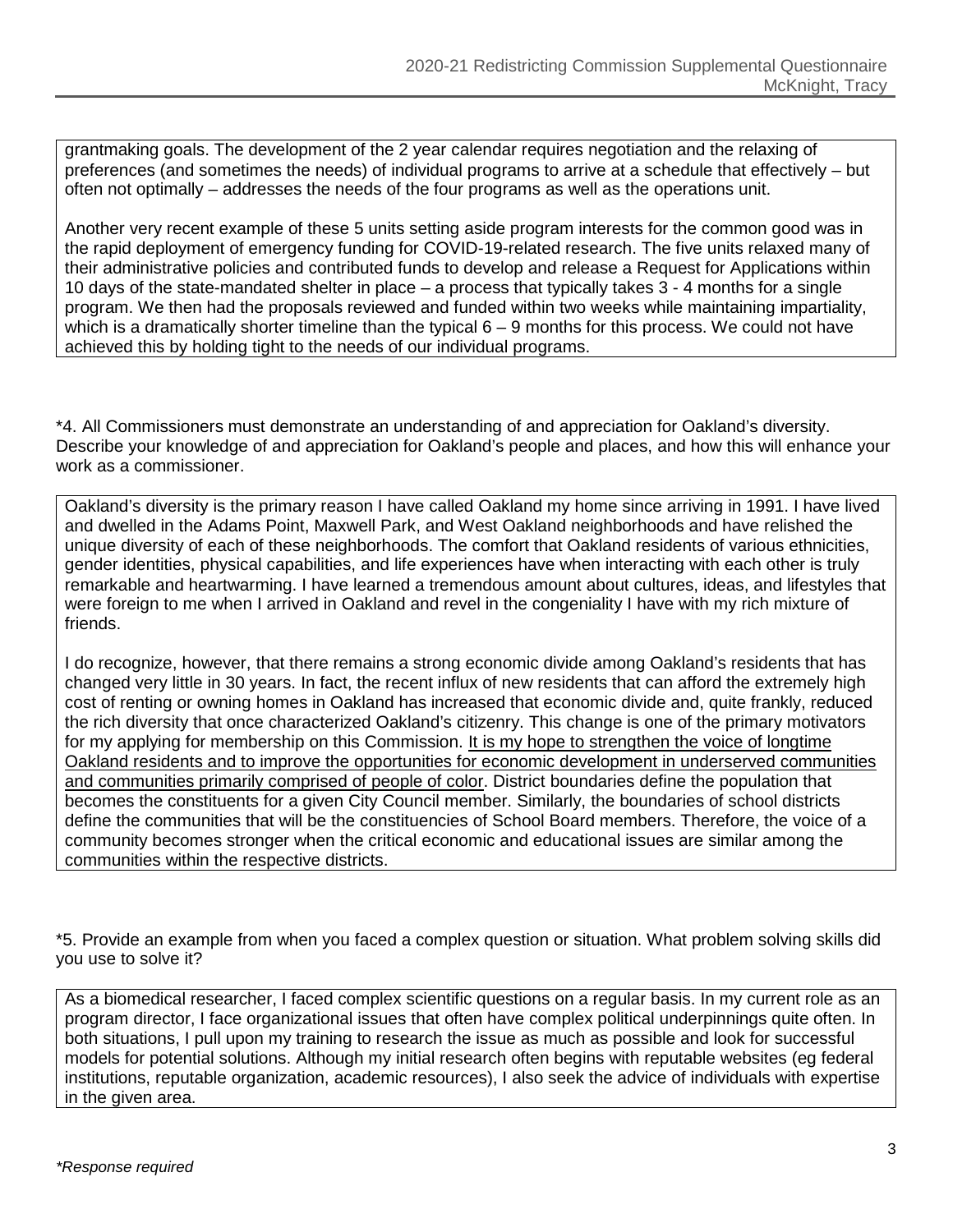A personal example of when I have used these problem solving skills was when I serving on the board of my condo homeowner's association. Several units on the top floor had water damage, indicating we needed a new roof although the roof had been repaired a few years earlier. The board members were trying to determine if we should sue the roofing company or just have them repair it again at no charge and have the HOA insurance pay for the water damage in the building. Since no one on the board had any expertise in roofing, construction, engineering, etc, I suggested that we invest in an engineering company to assess the problem and then figure out how to proceed. To help the other members make a decision, I got quotes from several engineering companies, compiled estimates from the owners for the repairs to their units, spoke with attorneys to get an estimate of fees, and projected the increase in HOA dues that would be needed of the insurance company refused to cover the unit repairs (which they did). The engineering company was expensive but in the end their assessment showed major problems with the original repairs and provided the board with the leverage to negotiate with the roofers and avoid litigation.

\*6. Describe any professional, social, political, volunteer, community activities, and/or causes in which you have been involved or that you have financially supported. If you do not have any activities to report, type N/A in the space provided.

The activity that I am most proud of is the creation of my consulting firm, TRM Research and Consulting, that supports the mentoring and training of individuals that are underrepresented in the STEM fields.

I donated grant writing services to the San Francisco Bay Area chapter of the National Black MBA Association for two years, in support of their high school mentoring program.

I also served on the board of an Oakland public charter school focused on science and technology that tragically – for the students – closed in its second year. It was a trial by fire for me, teaching me about the politics around public education and the tragic consequences that can result from good intentions that are not reinforced by experience or expertise.

For many years, I took dance classes at the Malonga Casquelourd Center (at the time it was called the Alice Arts Center) and participated in many of the events at the center.

## *Additional Information (Optional)*

If there is any additional information that was not asked in the Supplemental Questionnaire that you believe would help the Screening Panel in making their nominations, you may enter that information here. Your response here is optional.